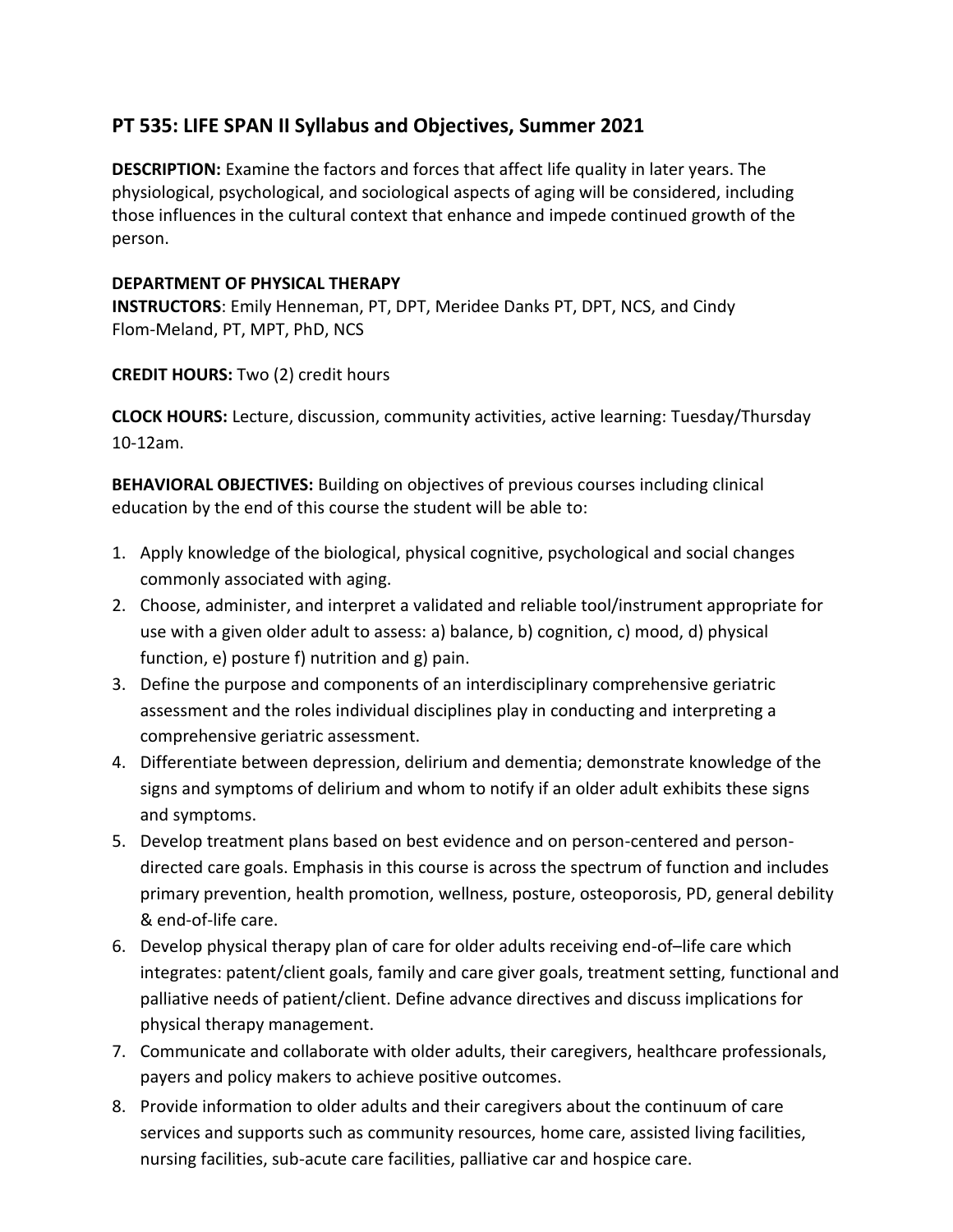- 9. Explain how to access, and share with older adults and their caregivers/family members, information about the healthcare benefits of programs such as Medicare, Medicaid, Veteran's Service, Social Security and other public programs.
- 10. Assess specific risks and barriers to older adult safety, including falls, elder mistreatment (including need to report to authorities), and other risks in community, home and care environments.
- 11. Identify and inform older adults about evidence based approaches to fitness and wellness programs (including Silver Sneakers, Senior Athletics), screening, immunizations, health promotion and disease prevention.
- 12. Recognize the principles and practices of safe, appropriate and effective medication use in older adults.
- 13. Apply knowledge of the indications and contraindications for risks of and alternatives to the use of physical and pharmacological restraints with older adults.
- 14. The Department of Physical Therapy has multiple opportunities for students to participate in clinical practice activities under the supervision of UND faculty, all of whom are licensed physical therapists. During this particular course, you may be required to participate in the examination, evaluation, and physical therapy interventions of community members. You will be providing primary care to individuals with impairments and/or dysfunction during laboratory classes, community health fairs, pro bono clinics, and/or within traditional clinical practices.

**COURSE PREREQUISITES:** Registered in Professional Physical Therapy curriculum

**TEACHING METHODS AND CURRICULUM PRACTICE MODEL:** Teaching methods in this course include lecture, seminar, community & class activities and discussion. The above objectives contribute to the Curriculum model in the areas of Patient/Client & Practice Management Expectation, Professional Practice Expectations and Clinical Sciences.

**METHODS FOR EVALUATION:** Written examinations may include true/false, multiple choice, short answer, and/or essay questions. To answer both multiple choice and written questions you will need to draw from previous coursework and clinical information. The exam, final and projects/assignments all must be completed with a minimum score of 76%. See grading criteria below.

## **OUTLINE OF CONTENT:** See attached course schedule

**REQUIRED/ READINGS:** 1. *Geriatric Physical Therapy: A Case-Based Approach*, William Staples and 2. *Functional Performance in Older Adults 4th Ed*, Bette Bonder/Vanina Dal Bello-Haas (both available on Access Physiotherapy); *ACSM Guidelines for Exercise Testing and Prescription*; and other readings as assigned.

**RECOMMENDED (not required):** *Functional Movement Development Across the Life Span,* by Donna J Cech and Suzanne Martin; *Geriatric Physical Therapy* by Andrew Guccione, Rita Wong and Dale Avers.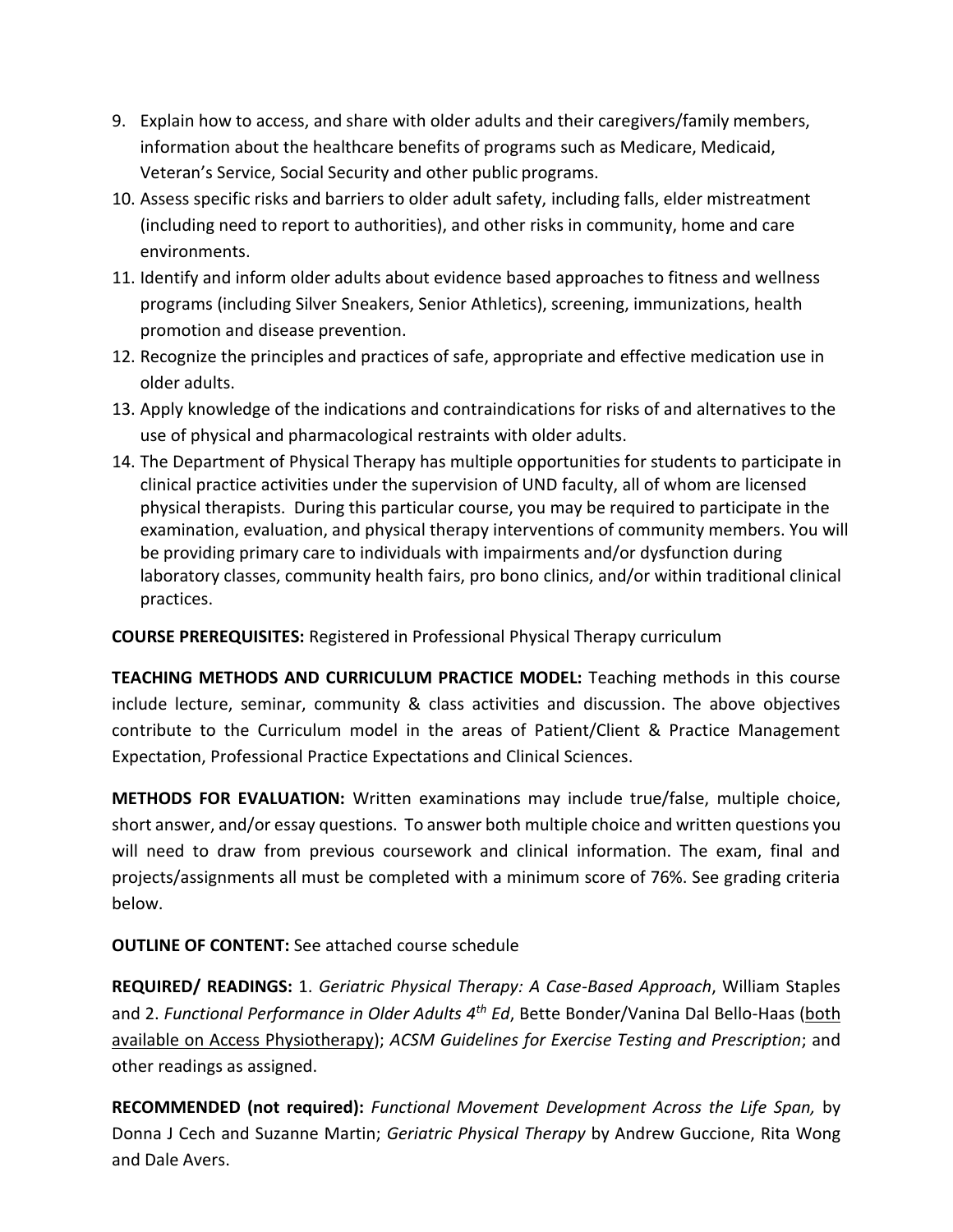**ATTENDANCE:** Class attendance is expected 100% of the time. Students must first attempt to notify the instructor by phone or in person for any absences. The student must also contact the instructor directly through e-mail or written documentation for any absences.

**MAKE UP WORK/EXAMINATIONS:** If an absence is anticipated, make up examinations should be completed *prior* to the absence. If an absence is unanticipated, arrangements for make-up examinations must be made *by the student within three days* of the student's return to classes. **Students may be assigned additional coursework for all absences.** Students will not be allowed to make-up in-class quizzes/projects due to an absence.

**ASSIGNMENTS & GRADING RUBRICS**: As posted on Blackboard

- - - - - - - - - - - - - - - - - - - - - - - - - - - - - - - - - - - - - - - - - - - - - - - - - - - - - - - - - - - - - - - - -

| <b>Class Participation/Professionalism</b> | 5%  |
|--------------------------------------------|-----|
| <b>Quizzes</b>                             | 25% |
| <b>Patient Portfolio</b>                   | 30% |
| <b>Assignments</b>                         | 10% |
| <b>Final Exam</b>                          | 30% |

**Overall Course Grading**

**90-100% = A 80-89% = B 76-79% = C Less than 76% Unsatisfactory**

**ACADEMIC INTEGRITY**: In accordance with the rules concerning scholastic dishonesty in the *Code of Student Life*\* at the University of North Dakota, I affirm that I understand these rules and I agree to comply with them.

I will not:

- a) receive any additional information or assistance for any exam other that what was provided during class or approved tutor sessions
- b) copy from another student's test
- c) collaborate with or seek aid from another student who may have previously taken the exam
- d) knowingly use/buy/sell/steal/solicit in whole or in part the contents of any exam
- e) bribe another person to obtain information about any exam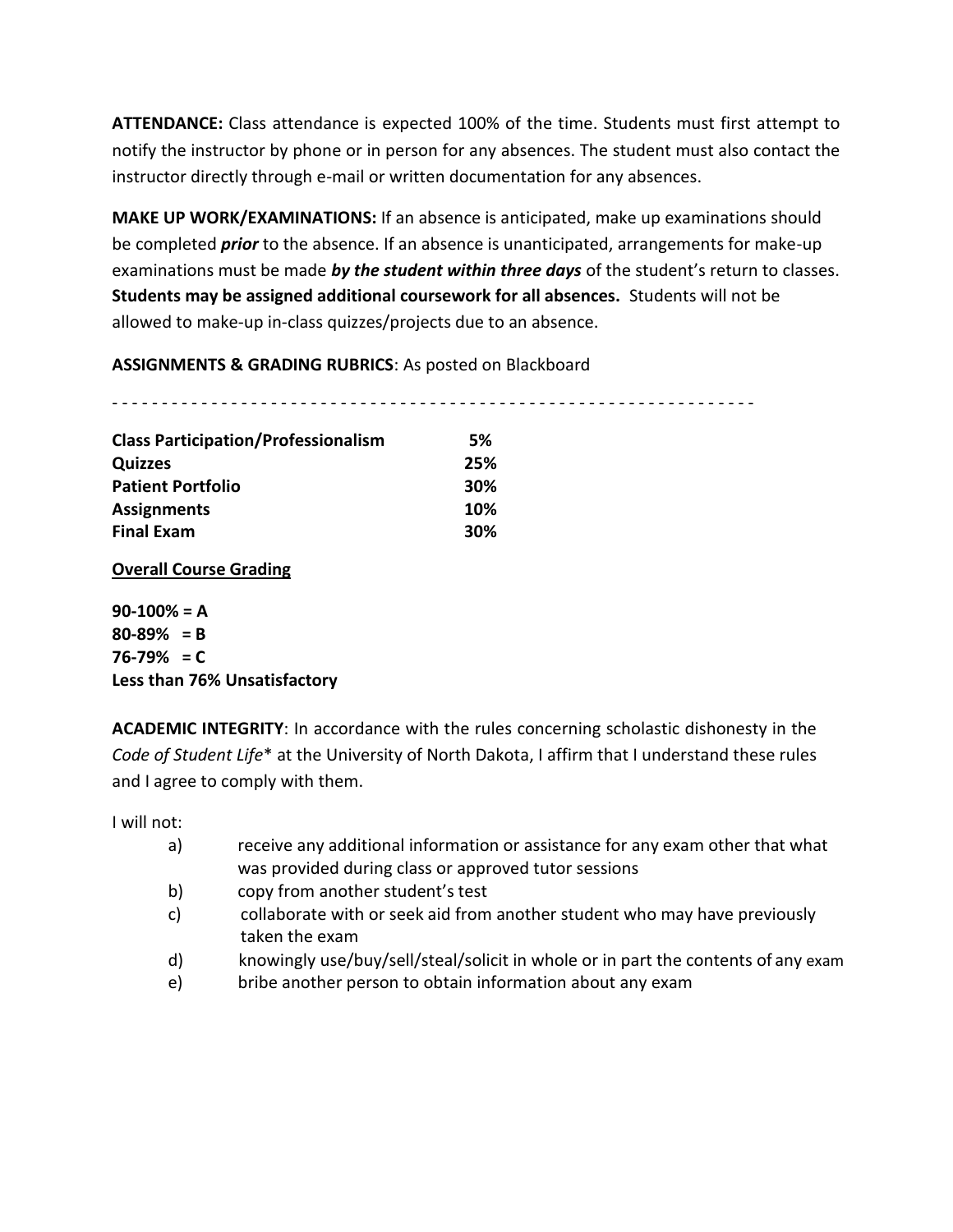**DISABILITY ACCESS STATEMENT:** Contact me, Emily Henneman (office 777-2831, email [emily.henneman@und.edu](mailto:emily.henneman@und.edu) or visit Rm E327 UND SMHS) to request disability accommodations, discuss medical information, or plan for an emergency evacuation. To get confidential guidance and support for disability accommodation requests, students are expected to register with DSS at [www.UND.edu/disabililty-services/, 1](http://www.und.edu/disabililty-services/)80 McCannel Hall, or 701.777.3425.

**NOTICE OF NONDISCRIMINATION:** It is the policy of the University of North Dakota that no person shall be discriminated against because of race, religion, age, color, gender, disability, national origin, creed, sexual orientation, gender identity, genetic information, marital status, veteran's status, or political belief or affiliation and the equal opportunity and access to facilities shall be available to all. Concerns regarding Title IX, Title VI, Title VII, ADA, and Section 504 may be addressed to Donna Smith, Director of Equal Employment Opportunity/Affirmative Action and Title IX Coordinator, 401 Twamley Hall,

701.777.4171, [und.affirmativeactionoffice@UND.edu](mailto:und.affirmativeactionoffice@UND.edu) or the Office for Civil Rights, U.S. Dept. of Education, 500 West Madison, Suite 1475, Chicago, IL 60611 or any other federal agency.

**REPORTING SEXUAL VIOLENCE:** If you or a friend has experienced sexual violence, such as sexual assault, domestic violence, dating violence or stalking, or sex-based harassment, please contact UND's Title IX Coordinator, Donna Smith, for assistance:

701.777.4171; [donna.smith@UND.edu](mailto:donna.smith@UND.edu) or go t[oUND.edu/affirmative-action/title-ix.](http://und.edu/affirmative-action/title-ix/index.cfm)

**FACULTY REPORTING OBLIGATIONS REGARDING SEXUAL VIOLENCE:** It is important for students to understand that faculty are required to share with UND's Title IX Coordinator any incidents of sexual violence they become aware of, even if those incidents occurred in the past or are disclosed as part of a class assignment. This does not mean an investigation will occur if the student does not want that, but it does allow UND to provide resources to help the student continue to be successful at UND. If you have been the victim of sexual violence, you can find information about confidential support services a[tUND.edu/affirmative-action/title-ix.](http://und.edu/affirmative-action/title-ix/index.cfm)

**OMBUDS OFFICE:** "It is not our differences that divide us. It is our inability to recognize, accept, and celebrate those differences" (Audre Lorde). Before your differences with others become difficult and costly conflicts or formal grievances, in both seen and unseen ways, talk with the Ombuds Office in an informal, identity-protecting, impartial, and independent space. 314 Cambridge St Room 201. 701.777.6239[. www.UND.edu/ombuds.](http://www.und.edu/ombuds)

**UND CARES RESPONSE TEAM:** The [UND Cares Response Team](http://und.edu/student-affairs/student-rights-responsibilities/care-team.cfm) is available to assist with incidents involving UND students 24 hours a day, seven days a week. They respond to incidents such as major accidents, missing students, sickness that interferes with attending classes, death, suicidal ideations, situations involving self-harm, psychological trauma and sexual violence. Contact directly at 701.777.2664 during regular business hours OR 701.777.3491 after hours.

*If problems occur, students are required to work through channels of communication to resolve the problem before going to the chair or dean. The channel is student, instructor, chair, associate dean, dean.*